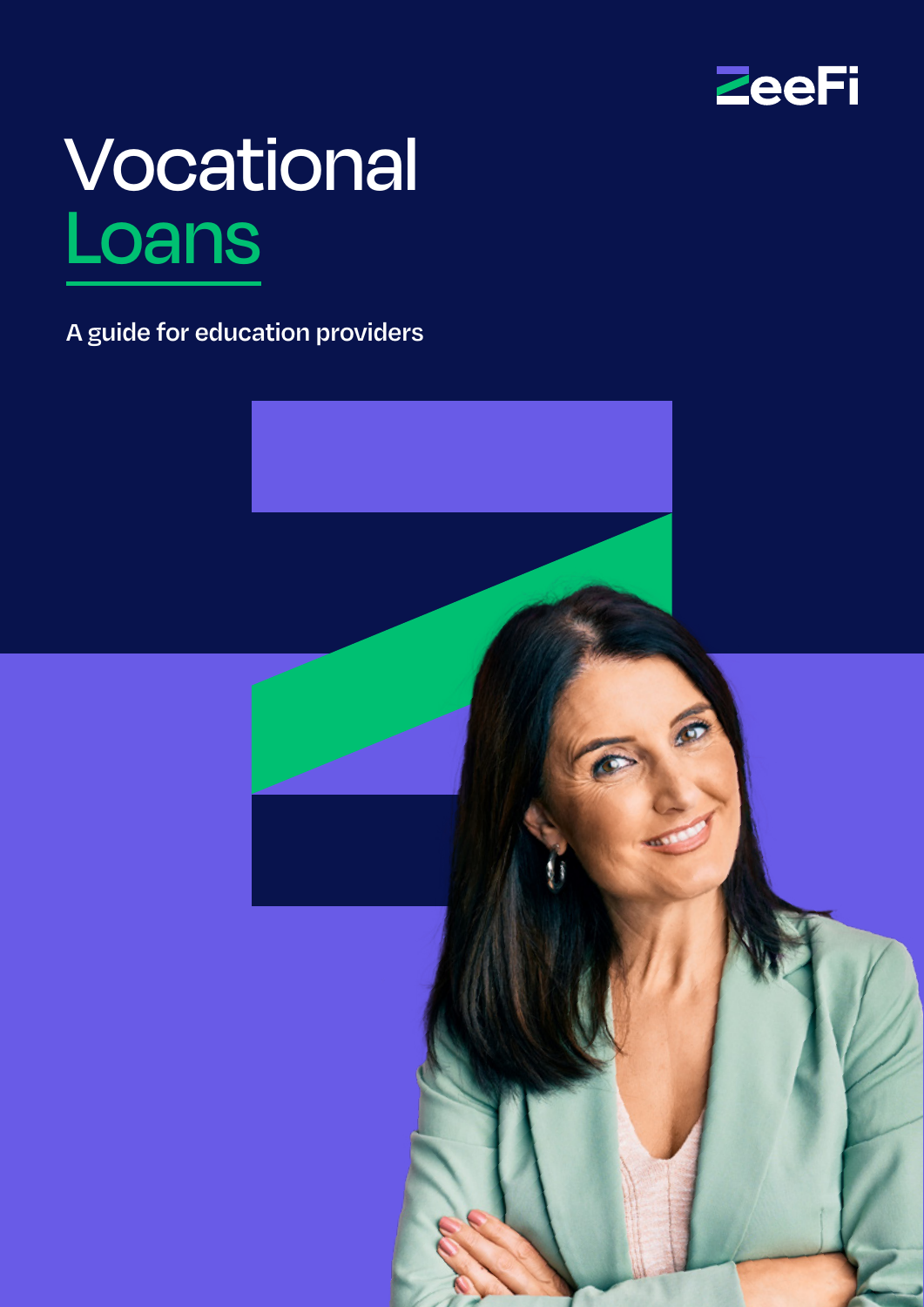

### Remove barriers. Reach more students.

**When it comes to career-advancing courses, a lack of government funding shouldn't hold you or your students back.**

Vocational Loans are a flexible payment option for students who might otherwise not be able to study due to a lack of government funding or fear of upfront costs.

As Australia's fintech partner to the education sector, we are focused on removing financial barriers like these so that more people can access quality education and providers can increase enrolments and grow sustainably.

We are an Australian Credit Licence holder (ACL 498589) compliant with ASIC requirements and trusted by educational institutions nationwide. Our laser focus on education means our Vocational Loans are based on competitive personalised interest rates and a tailored application process. We pride ourselves on taking the stress out of finance, so you can reach more students and unlock your full potential. **"We were in need of a loan provider who understood the education sector well and offered competitive finance options and excellent communication, and ZeeFi delivered exactly that."** 

Corey Bosecke, Learning People

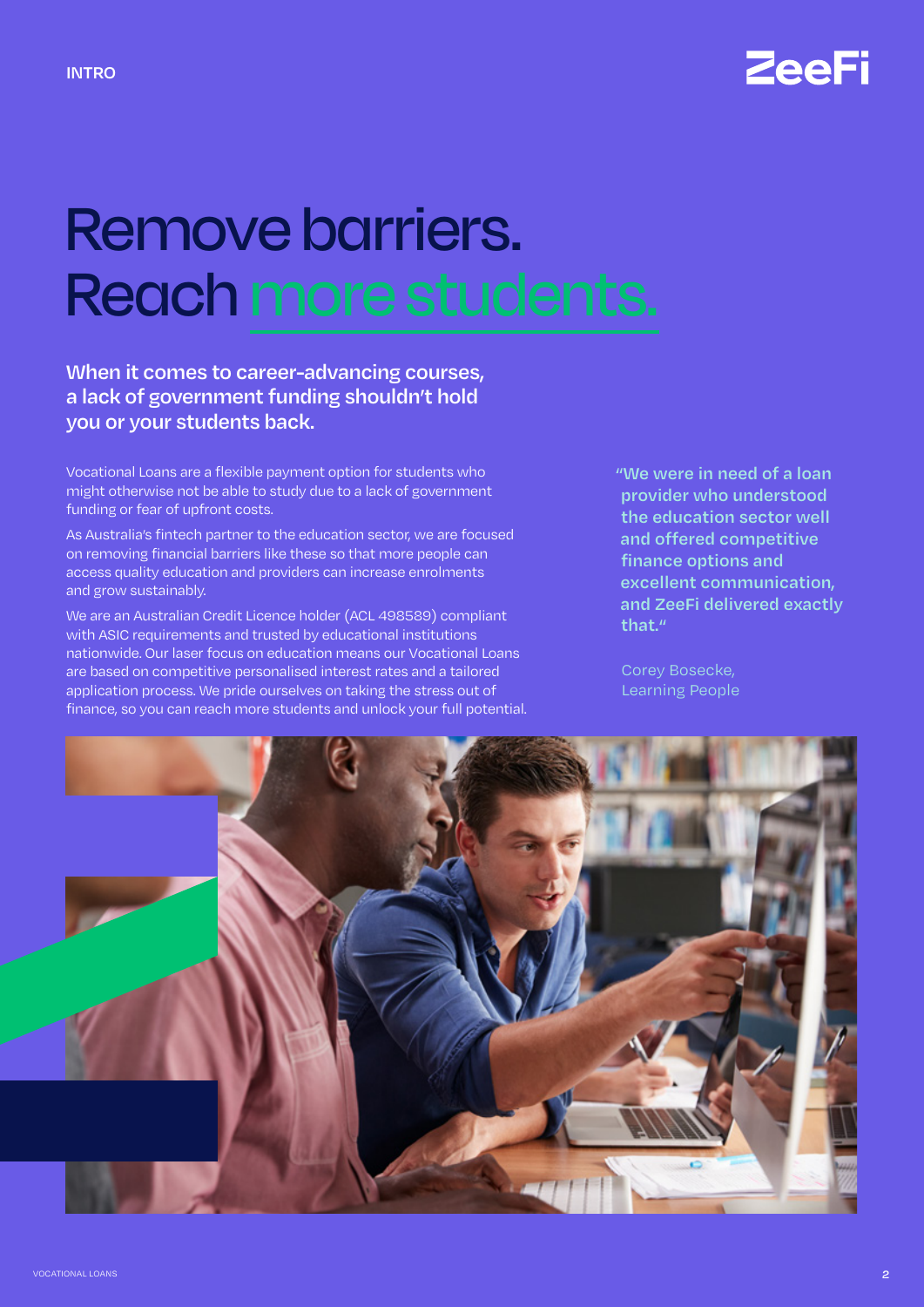

## Here's how it works

**We streamline the administration of vocational course payments so you can focus on providing quality education.**

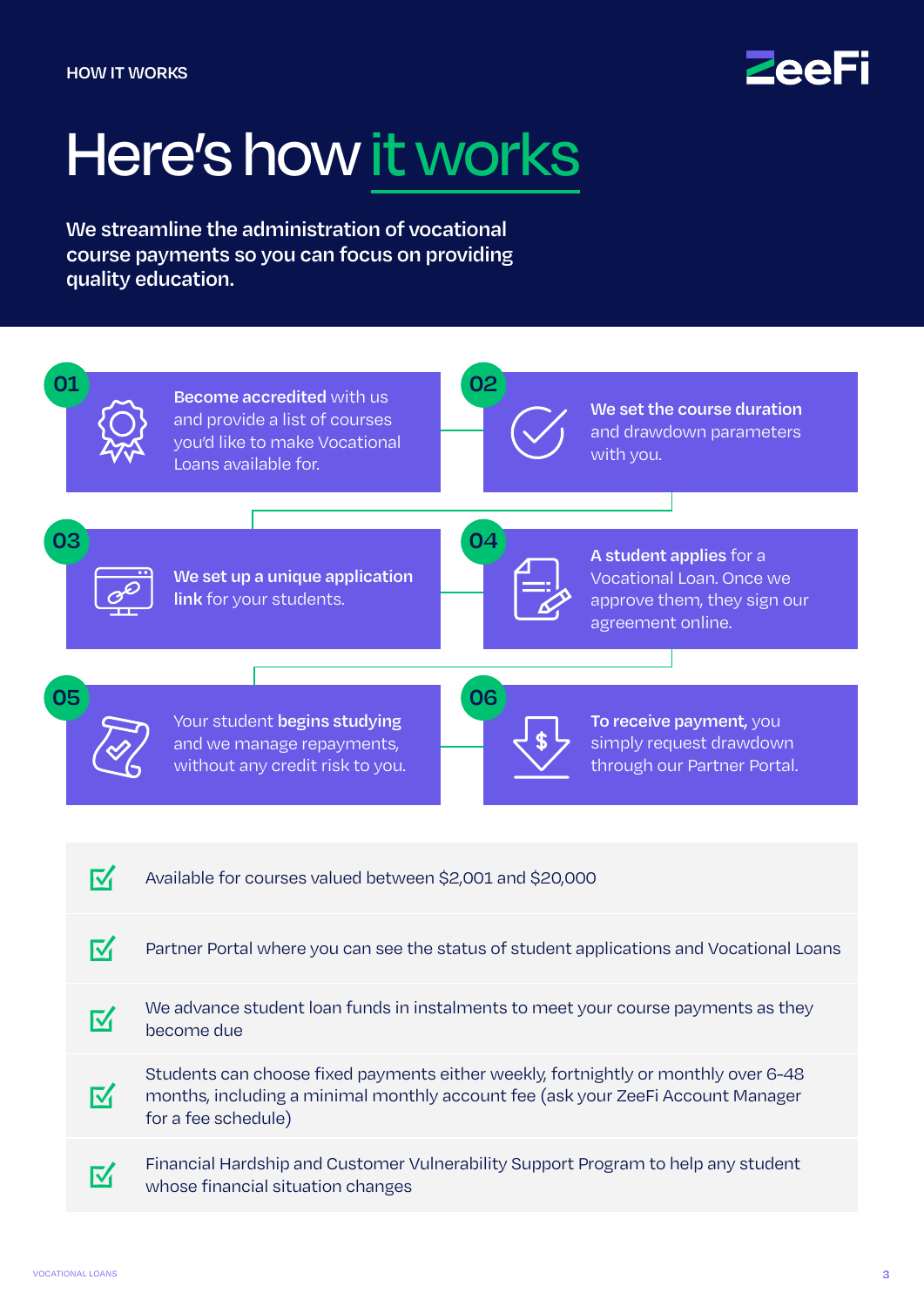### We fund their course. You grow their future.

**Government funding isn't always available for all courses. We help remove the fear of upfront course fees, so you can help students take the next steps in their careers.**

| Here's what that means for you |                                                                                                                                                                                                                                                                                           |  |
|--------------------------------|-------------------------------------------------------------------------------------------------------------------------------------------------------------------------------------------------------------------------------------------------------------------------------------------|--|
| <b>Increased</b>               | The ability to enrol students who can't pay for their study upfront                                                                                                                                                                                                                       |  |
| enrolments                     | or aren't eligible for government funding.                                                                                                                                                                                                                                                |  |
| <b>Convenient</b>              | We deal with students directly, so you don't need to chase                                                                                                                                                                                                                                |  |
| + simple                       | up payments and can focus on providing quality education.                                                                                                                                                                                                                                 |  |
| Service you<br>can count on    | Your reputation is important to us and as such, we manage<br>payment collections without heavy-handed debt collection<br>approaches. Our Financial Hardship and Customer Vulnerability<br>Support Program helps students whose financial situations<br>change throughout their agreement. |  |

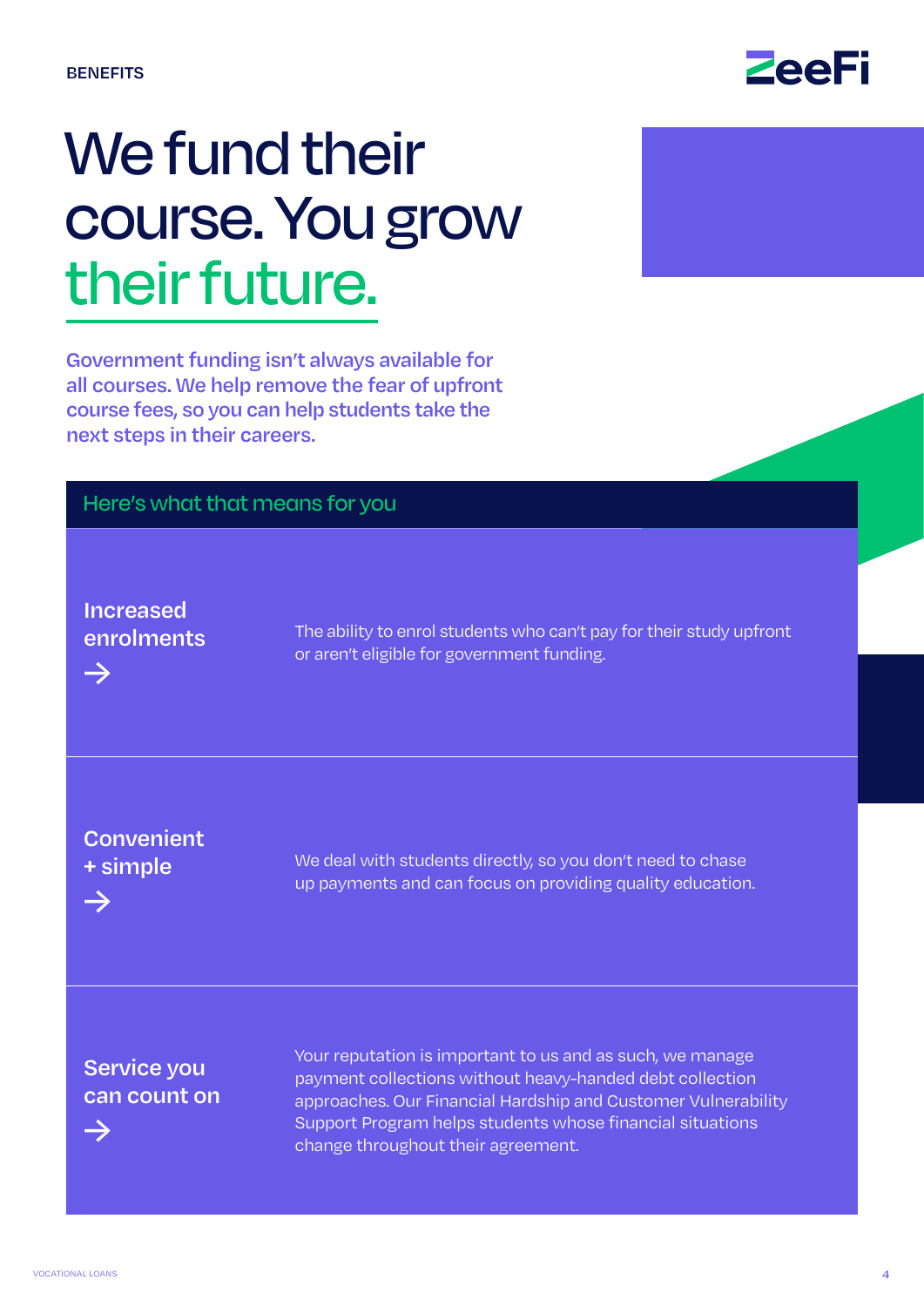VOCATIONAL LOANS



## Ready to get started?

**Complete these steps to partner with us for Vocational Loans. If you need help, please email us on [support@zeefi.io](mailto:support%40zeefi.io?subject=) or call 1800 324 909.**

| Become accredited with us             |                                                                                                                                                                                                                                                                                                                                         |                                                                                                               |  |
|---------------------------------------|-----------------------------------------------------------------------------------------------------------------------------------------------------------------------------------------------------------------------------------------------------------------------------------------------------------------------------------------|---------------------------------------------------------------------------------------------------------------|--|
| <b>You will</b><br>need to:           | $\triangleright$ Complete your online application.                                                                                                                                                                                                                                                                                      |                                                                                                               |  |
|                                       | $\triangledown$ Provide basic information about your institution's financial position from the past year.                                                                                                                                                                                                                               |                                                                                                               |  |
|                                       | $\triangleright$ Provide other basic information about your business, such as your ABN, business<br>name and address, so we can onboard you quickly and easily.                                                                                                                                                                         |                                                                                                               |  |
|                                       |                                                                                                                                                                                                                                                                                                                                         |                                                                                                               |  |
| Set up your account                   |                                                                                                                                                                                                                                                                                                                                         |                                                                                                               |  |
|                                       | $\overline{\mathbb{M}}$ Tell us which courses you want to offer Vocational Loans for and we'll provide<br>a unique application link for your students.                                                                                                                                                                                  |                                                                                                               |  |
| <b>Next</b><br>steps:                 | $\overline{\mathbf{M}}$ Use our Partner Portal to see the status of student applications and loans.                                                                                                                                                                                                                                     |                                                                                                               |  |
|                                       | $\overline{\mathbb{M}}$ Use our Partner Resources, including Vocational Loans brochures and info<br>you can provide to current and prospective students.                                                                                                                                                                                |                                                                                                               |  |
|                                       |                                                                                                                                                                                                                                                                                                                                         |                                                                                                               |  |
| Your students' journey                |                                                                                                                                                                                                                                                                                                                                         |                                                                                                               |  |
|                                       | $\boxtimes$ Confirm their eligibility, identity and financial position when applying for a Vocational Loan.                                                                                                                                                                                                                             |                                                                                                               |  |
| <b>Your students</b><br>will need to: | $\boxtimes$ Submit bank statements for the past 180 days. This is done through<br>bankstatements.com.au, a secure service provided by Illion - a national credit<br>reporting agency formerly known as Dun & Bradstreet. When students log into<br>this service, we can't see their bank details and neither can any other third party. |                                                                                                               |  |
| <b>Your</b><br>students<br>are:       | $\boxtimes$ Australian Citizens or Permanent<br>Residents.                                                                                                                                                                                                                                                                              | $\triangleright$ In possession of an Australian<br>bank account.                                              |  |
|                                       | $\overline{\mathbf{M}}$ 18 years or older (or 16 years old with<br>parent applying on their behalf).                                                                                                                                                                                                                                    | $\triangleright$ Able to demonstrate capacity<br>to service the plan independently.                           |  |
|                                       | $\triangleright$ Employed full time or part time for at<br>least 6 months before applying.                                                                                                                                                                                                                                              | $\triangleright$ Not expecting their personal<br>or financial situation to change<br>when servicing the loan. |  |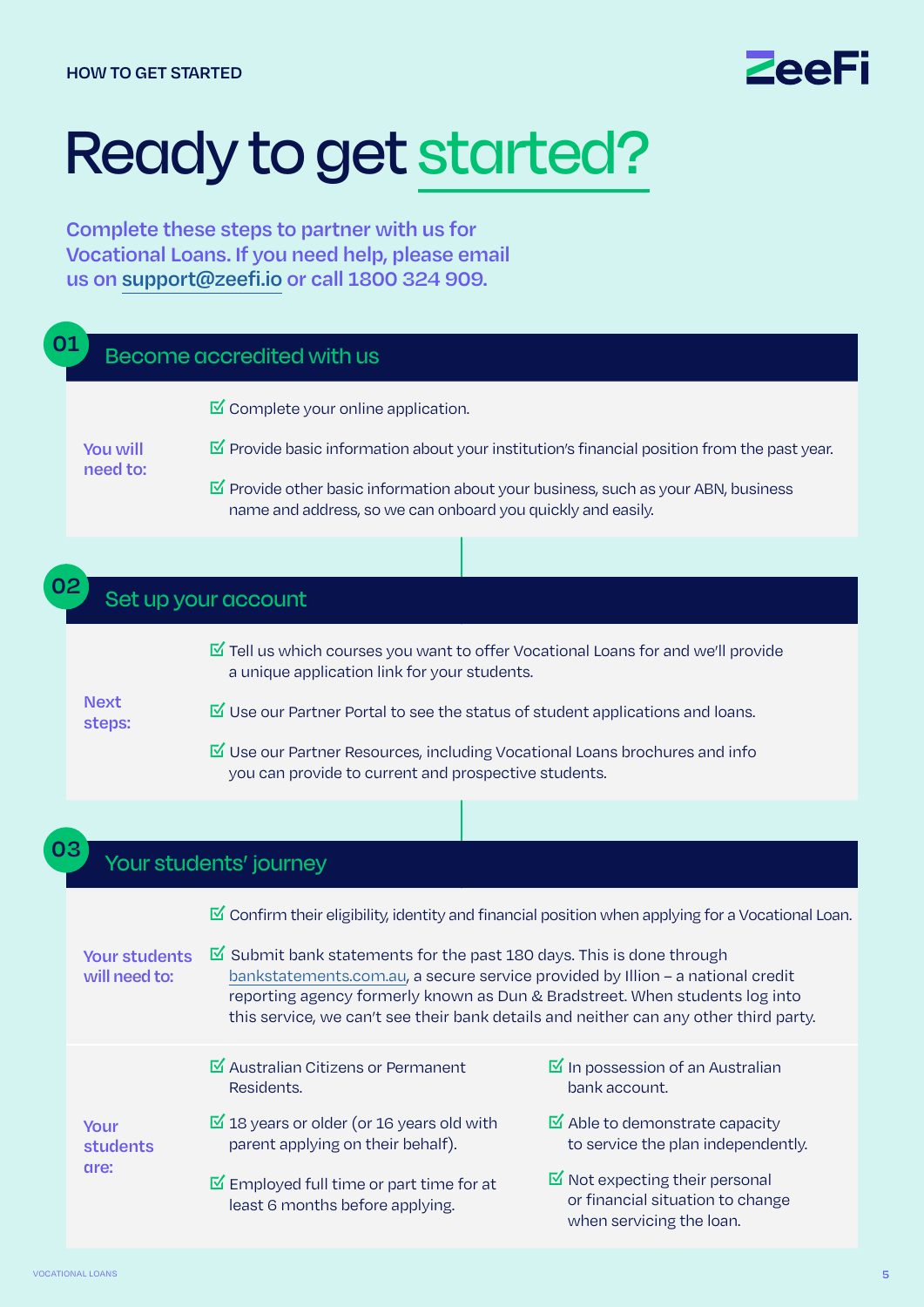

## Got questions?

**We're here to make finance quick and simple for you and your students. You'll find answers to frequently asked questions below. If you can't find what you need, please get in touch on [support@zeefi.io](mailto:support%40zeefi.io?subject=)**

#### **How do I become a ZeeFi partner?**

Simply [contact us](https://zeefi.io/contact-us/) and our Sales Team will get in touch to discuss the details.

#### **How long does it take to get accredited?**

Once we have your application and the required information, your accreditation can be confirmed very quickly.

#### **What do I need to provide during the accreditation process?**

The financial wellbeing of you and your students is our main priority. As such, accreditation involves assessing your business, including your financial position for the past financial year. This is an ASIC requirement and it's also a health check to ensure that our services are the best fit for you and your students.

#### **We already have a ZeeFi account for other services, do we need to complete accreditation again?**

No, you don't need to apply again if you're already accredited with us. However, all our partners are subject to annual review as part of our compliance obligations.

#### **Do you run credit checks?**

Yes, as part of processing a student application, we run a credit check to confirm eligibility.

#### **Is ZeeFi regulated?**

Yes, we provide regulated consumer loans under our Australian Credit Licence 498589. In doing so, we must comply with the *National Consumer Protection Act 2006* (Cth) and the National Credit Code and we must meet ASIC's requirements in relation to consumer lending.

#### **Why do we require online bank details of your students?**

When providing a student with credit, we are legally obliged to ask about and verify their income and expenses. We do this by looking at their bank accounts and/or statements via the [bankstatements.com.au](http://bankstatements.com.au) service, provided by Illion (formerly Dun & Bradstreet). [Illion](https://bankstatements.com.au/about/security) is independently tested and audited by external security experts, and encrypted with bank-level security. We are limited to read-only access to bank statements, and we can't view passwords or make transactions.

#### **How do I receive log in details for the Partner Portal?**

When you sign an agreement with us, we'll create you a [Partner Portal](https://portal.zeefi.io/s/login/) account. We'll also send you a welcome email with your username and one-time password for the first time you log in.

#### **How do I log in to the Partner Portal?**

Go to our [Partner Portal](https://portal.zeefi.io/s/login/) and provide your verified email address and password. If you've forgotten your password follow the prompts to reset it.

#### **Who receives the money from ZeeFi and how long does it take?**

We pay you directly once the student's application and enrolment have been confirmed, and you have requested a drawdown on the funds. This takes up to 3 days to appear in your account.

#### **What fees do my students need to pay?**

Your students will pay an establishment fee and a monthly account fee. An arrears fee applies if the account is overdue and there is also a dishonour fee for each dishonoured payment. Please ask your ZeeFi Account Manager for a fee schedule.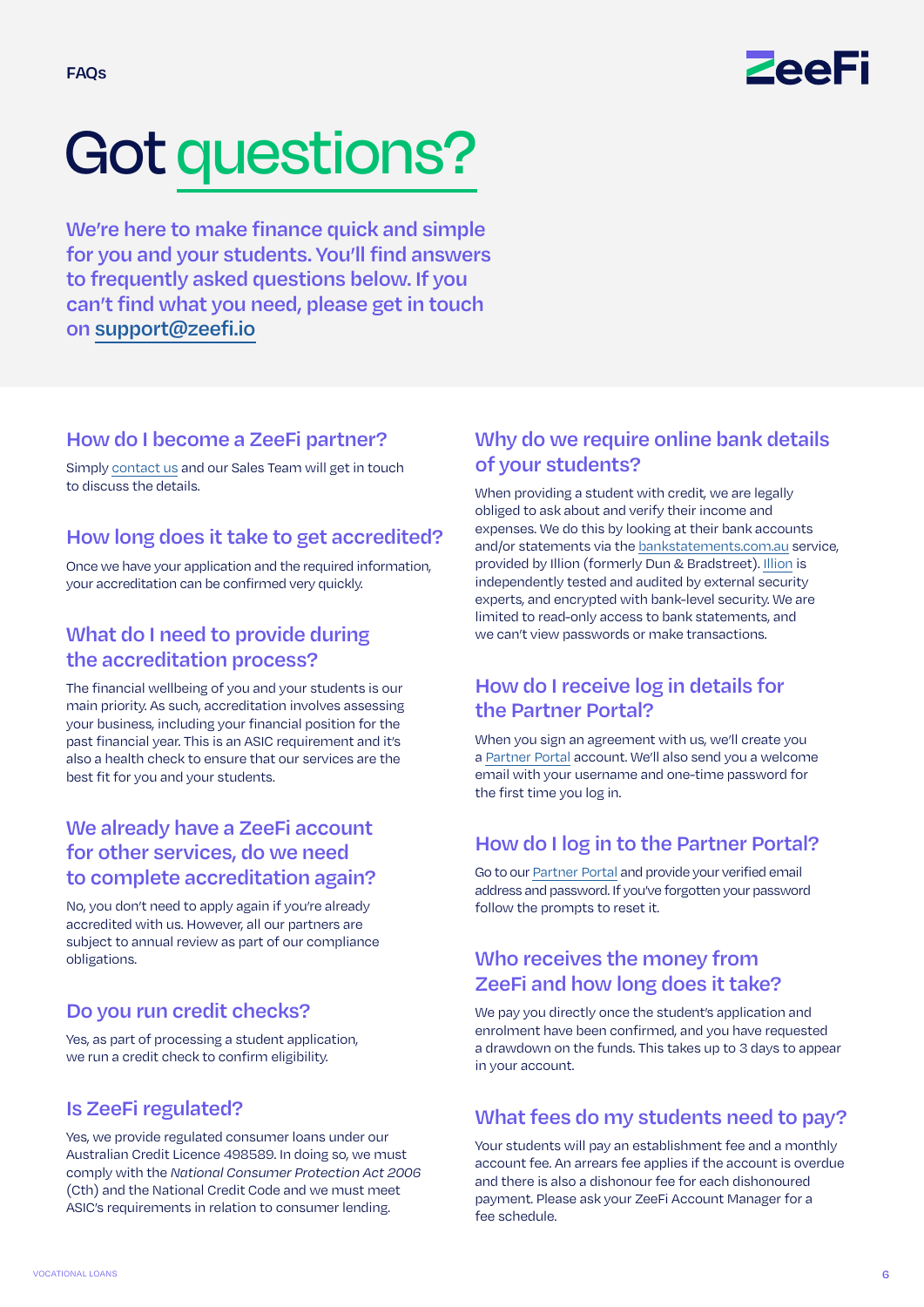

#### **How do student repayments work?**

Repaying the loan is as easy as setting up a weekly, fortnightly or monthly direct debit. If your student misses a payment, they need to call us ASAP to avoid any additional fees.

#### **Do students need to be employed?**

Yes, each student must have a regular income and be able to demonstrate their capacity to service the loan. They must be employed full time or part time for at least 6 months before applying.

#### **How long does it take to process a student's application?**

We aim to approve applications within an hour if all the information is supplied. Sometimes we need to take a closer look at a student's circumstances so we might ask for extra information in line with responsible lending obligations. In this case, an application can take longer to review as we wait for the information to be provided.

#### **How will I know when a student's application is approved or declined?**

The student's application status in our Partner Portal will update to 'Approved' or 'Rejected'.

#### **How do I cancel a student's application?**

Contact your Account Manager or email [support@zeefi.io](mailto:support%40zeefi.io?subject=) to cancel an application.

#### **What if a student gets into financial hardship?**

We understand circumstances can change and are committed to servicing collections with compassion. If a student finds themselves in financial hardship, they need to call us immediately. We will try to work with them to reach a payment arrangement that is individual to their needs.

#### **What happens if a student defers education or fails a unit?**

We recommend they first speak to you about re-sitting the unit or deferring their studies. They will still need to make repayments in line with their loan agreement.

#### **What happens a student stops studying before completing repayments?**

If a student withdraws from your course, they need to pay the remaining balance under our agreement, subject to your refund policy. Any refunds you issue will be paid to us to place against the outstanding obligation.

#### **Can a student repay some or all of their loan balance early?**

Yes - at any point students can repay part or all the loan in full. There are no early repayment fees.

#### **How do I tell students about ZeeFi?**

Firstly, add a ZeeFi logo and an overview on your website. Do this in four easy steps:

- 1. Download our logo from our Partner Resources page and upload it to your website (to a pricing or payment plan page if you have one)
- 2. Include an overview about ZeeFi and our solutions (copy this from our website or from the brochures on our Partner Resources page)
- 3. Add the unique link for students to apply for Vocational Loans (we provide this link when you become a ZeeFi partner)
- 4. Add a link to our website – [zeefi.io](http://zeefi.io) to help your students learn more

You can also share our partnership on your social and other channels, such as eDMs. We have social media assets and brochures available for you to download and use through our Partner Resources page.